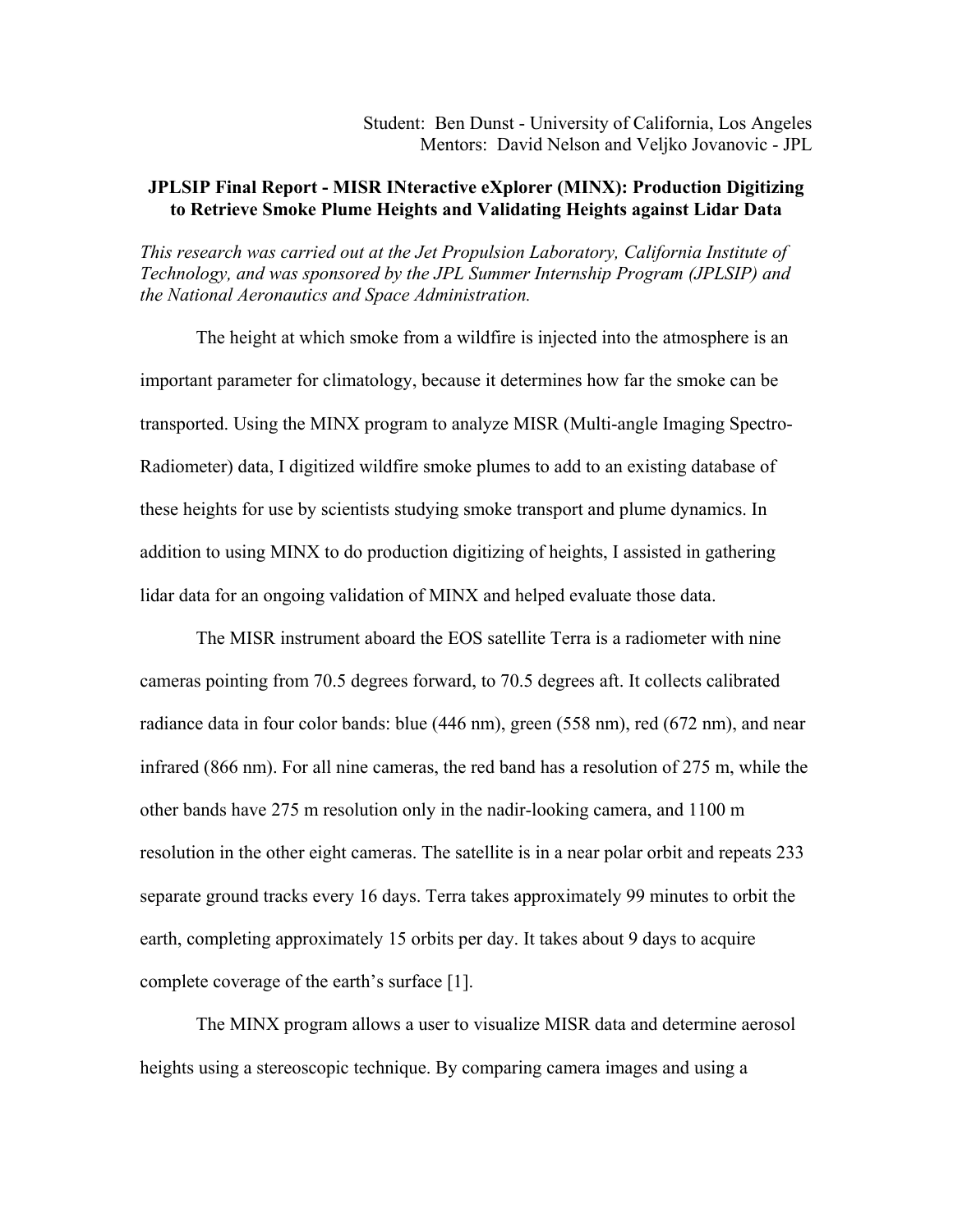correlation matcher to find pixel disparities, MINX can calculate wind-corrected heights for user-digitized regions. The program returns the data graphically as well as storing the data in text files for further use. Although the MISR project has a standard stereo product that is automatically processed for every orbit, it is inadequate for small features like smoke plumes because the wind direction is calculated in 70 km areas. An advantage of the MINX algorithms over the standard product lies in that the user defines a wind direction that he interprets from the scene. By supplying a wind direction, the user removes one unknown, allowing MINX to calculate heights and winds at the same time. This improves accuracy, because heights can be very sensitive to differing wind directions [2].

 Smoke plume height is an important parameter in the transport of wildfire aerosols. The atmosphere is composed of multiple layers, and depending on how high smoke is injected into the atmosphere, it could settle into different layers. The height and wind speed associated with a smoke plume can be used to model how far smoke can be transported and how long it remains in the atmosphere. Of particular interest is the planetary boundary layer, because if smoke rises above this layer it can be transported long distances and remain aloft for longer periods of time. Consequences of this can be a deterioration of air quality and because ash is an absorbent aerosol it can change the energy absorbance and emittence in a region. If an accurate database of heights and wind speeds from smoke plumes is made available, then the transport of these aerosols can be modeled and their effects predicted. MINX can retrieve those values stereoscopically from MISR data. This need for an accurate database of smoke plume heights is the basis for the MISR plume height project [3, 4].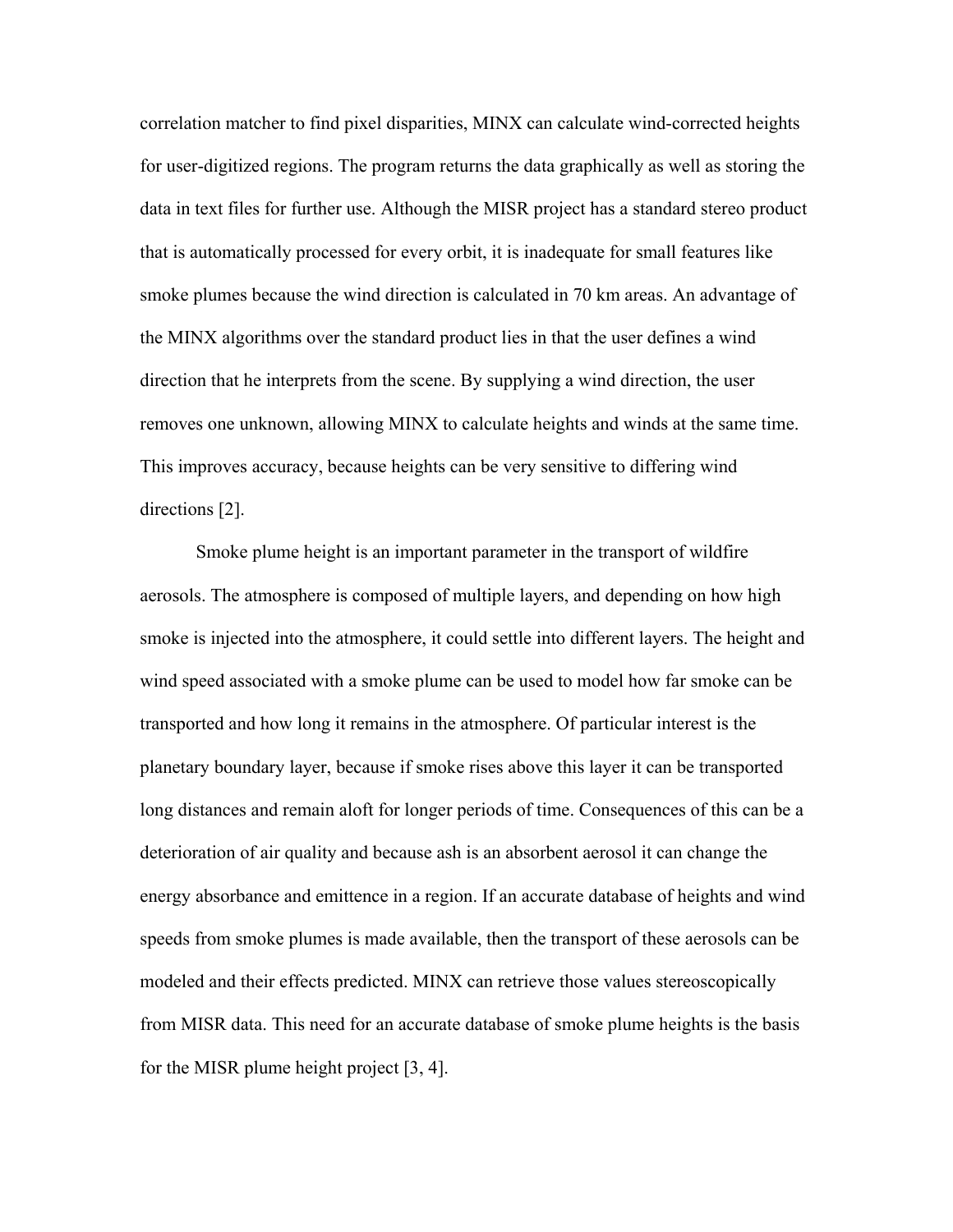The objective of the plume height project (which is a major component of my summer research project) is to collect a statistically large number of smoke plumes from various regions and time periods and make them available for climatology studies. This database is currently available online at

http://misr.jpl.nasa.gov/getData/accessData/MisrMinxPlumes/ and contains about 10,000 plumes. These have been gathered over the past several years by previous summer students and MISR team members. To start a new portion of this project, a region is selected by members of the MISR team who would specify an area of interest studied. The next step is to reduce the number of orbits that need to be examined. By using thermal anomalies from the MODIS (MODerate resolution Imaging Spectro-radiometer) instrument (also on Terra), it is possible to detect the infra-red radiance emitted by a fire and to identify when and where a fire is occurring. These are used to select only those MISR orbits and blocks (an orbit is broken into 180 blocks) that might contain smoke plumes.

To retrieve a plume's data, the user digitizes the plume's outline using the mouse and provides a wind direction. Then MINX calculates the wind-corrected heights and the wind speeds from the pixel disparities. Repeating the process for all the visible fires in the processed blocks creates a group of files that can then be added to the database. MINX also saves several other parameters from the data such as top of atmosphere albedo, aerosol properties of the smoke when available, and the radiative power in megawatts of the fire.

The errors that can occur during digitizing arise from geometric misregistration of cameras, bad digital elevation model (DEM) data, along track winds, cloud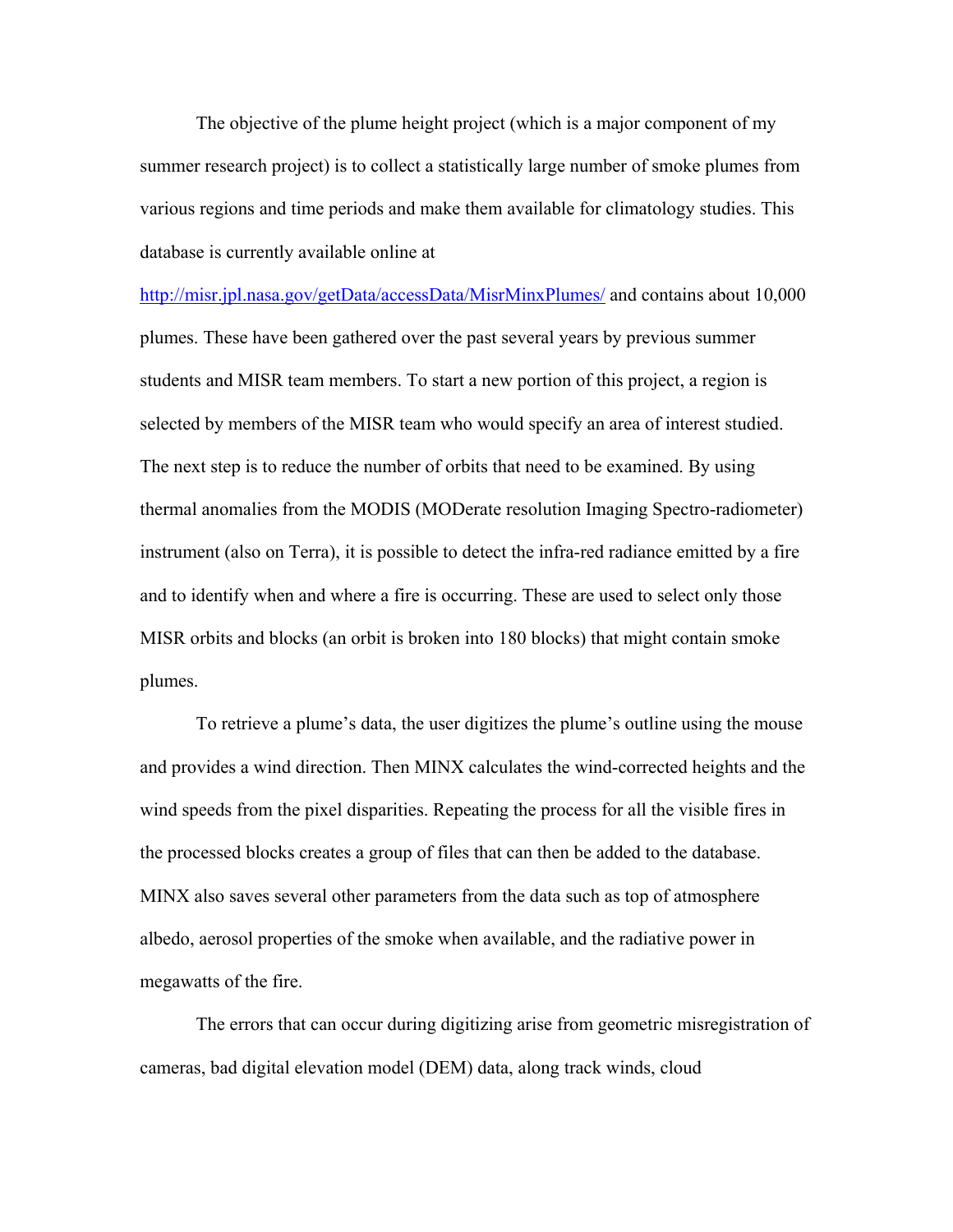contamination, and obscured radiative power. Misregistration problems occur when the cameras are not aligned properly with respect to each other. This can affect the pixel disparities calculated, although often this can be corrected inside MINX. When the DEM data are incorrect, the ground will appear to move as different cameras are viewed, and this will affect the retrieved heights of the smoke. Along-track wind is indistinguishable from movement due to parallax. MINX can separate the two, given a wind direction, but if the wind is too close to the along-track direction, there is no way to separate the two. Sometimes the smoke from a fire can be dense enough to obscure it's own infrared radiation, and the power of the fire will be incorrect.

 This summer I digitized 3438 objects in seven regions. The regions include: North America for January to June 2010; Bolivia and Paraguay for August and September 2006 and 2007; the African Congo for June 2006 and 2007; and southern Africa for September 2006 and 2007. Other than the North American data, a common element of the regions is that data were acquired during their fire seasons. My observations while digitizing all these fires were that fires vary greatly by region, terrain, and time. From the North American data (the longest times series I looked at) there are major differences between the winter fires and the summer fires. The trend I saw is that the fires tend to be larger and more numerous in the summer for North America. Also the fires tended to be much larger in Alaska and Canada then in the lower U.S. and Mexico. My observations for South America were that the Amazon basin tends to fill with smoke as the fires in the area burn. I observed the entire region having a pall of smoke (easily distinguishable from cloud cover in many cases because of color), and numerous fires either barely visible under the smoke or right at the edge of the smoke. In Africa there were many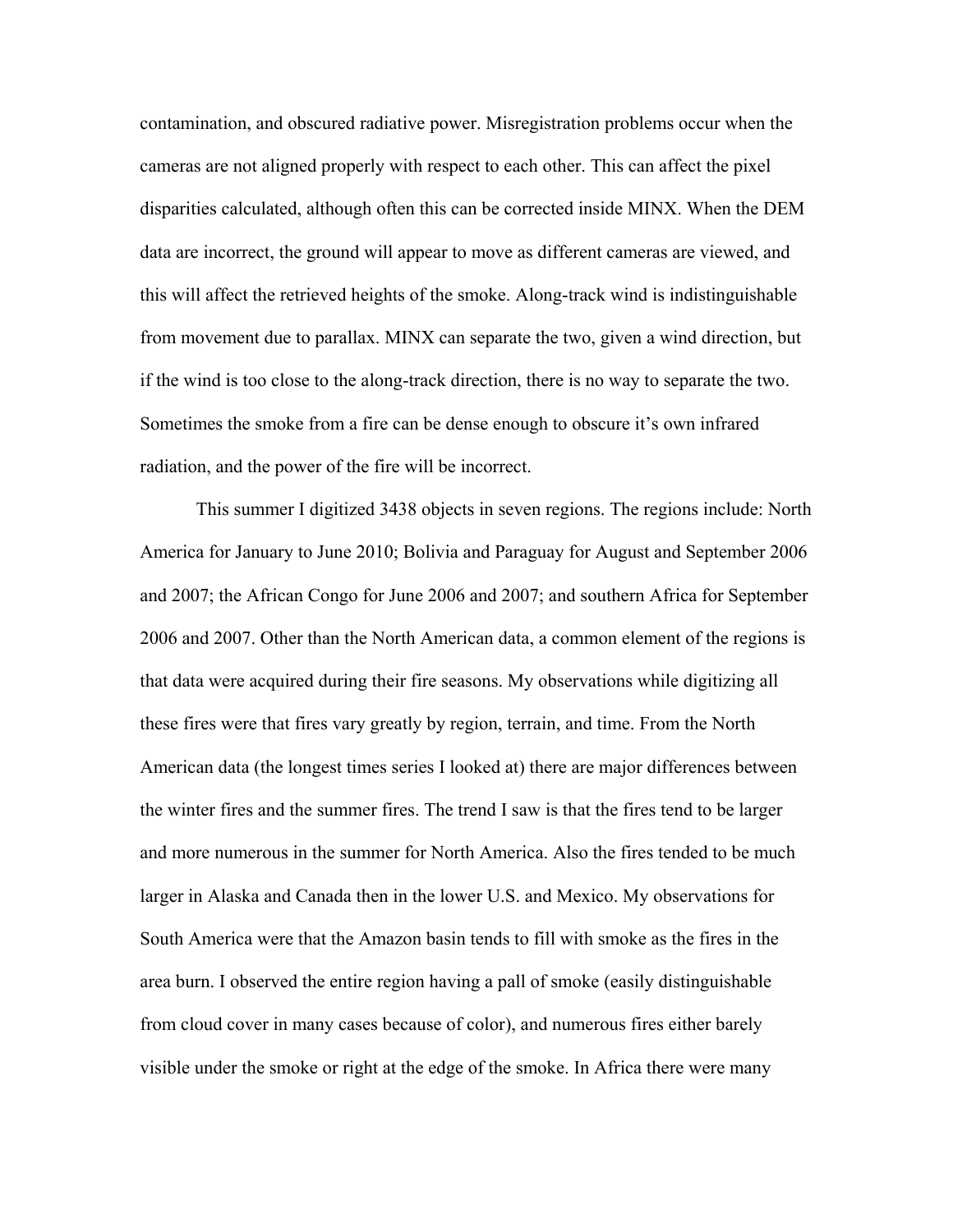more fires visible in an area of given size than in either South America or North America. Several scenes I saw contained more than 100 fires in a single MISR overpass, although not all of them could be digitized. In the Amazon basin there could be many obscured fires, so I do not know if there was a comparable number of fires in the Amazon. Another interesting feature in Africa was that the areas burned by fires were readily distinguishable from vegetated areas. Using MISR's near infrared band (which vegetation reflects) large dark areas with MODIS thermal anomalies at their edges were observed. This indicates that these areas have little vegetation and are burn scars, leading to the conclusion that some of the areas burned in Africa are several thousand acres in size.

 The other project I assisted with is an ongoing project to validate MINX stereo heights, which has never been formally done. To start the validation a large dataset has to be collected to compare to some other instrument that is considered accurate. In this case lidar data is being compared with the height retrievals from MINX. Ground lidar instruments send a laser beam straight up and collect data on the backscatter from whatever aerosols the beam encounters [5]. The instruments will be used as ground truth for the validation. Difficulties encountered include finding coincident overpasses with lidar sites that meet the criterion for validation data. The data must include an aerosol that was strongly detected by the lidar at the same time MISR overpasses the area without contamination from higher clouds. Although MISR overpasses every point on earth (except at the poles) at least once every nine days, the issue is that the lidar I was using was ground based. To determine the heights accurately there had to be an aerosol that would not block the signal completely over the lidar site at the time MISR saw it. Clouds can be completely impenetrable to the lidar beam which leads to a "cloud block" in